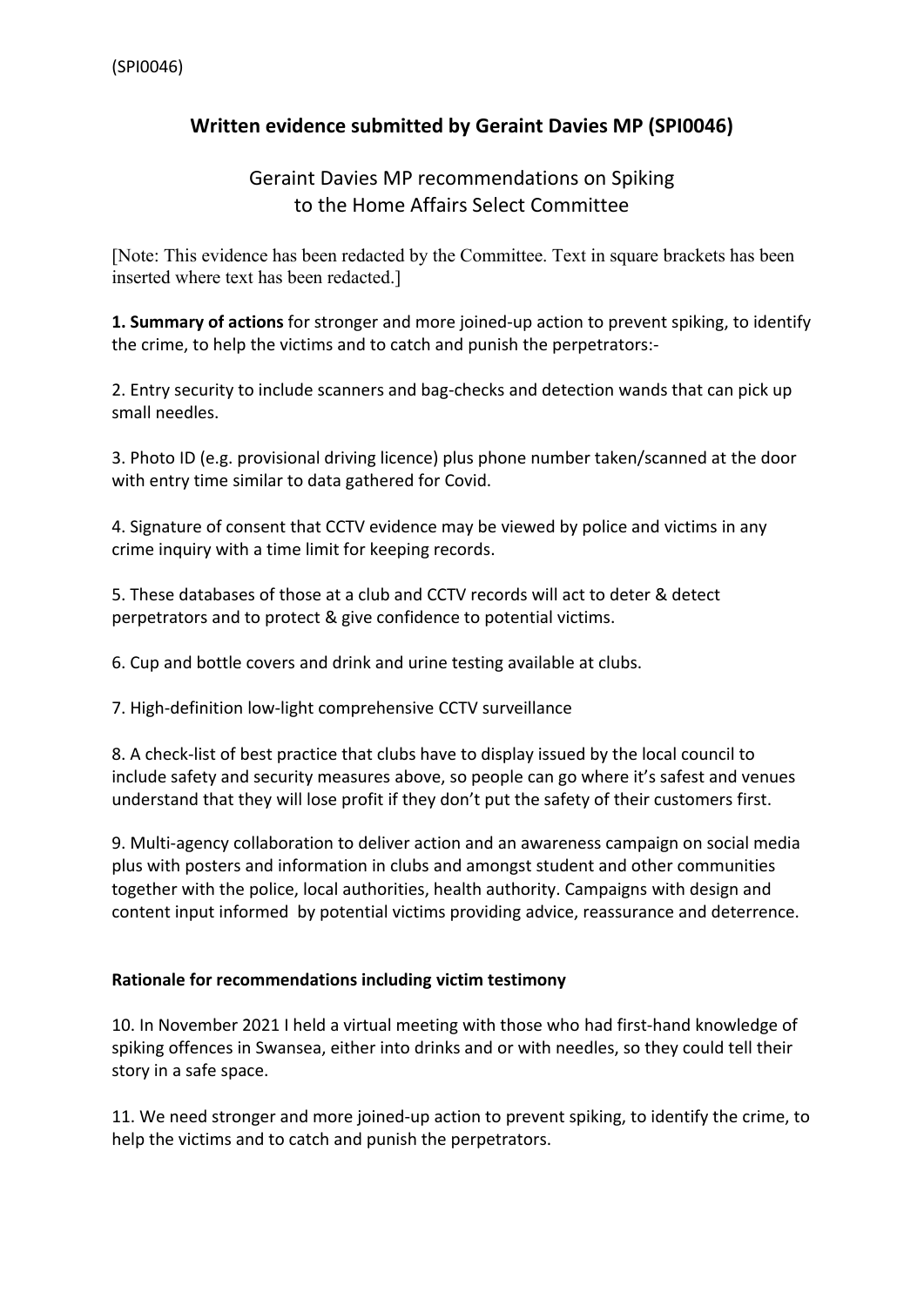12. The meeting included shocking testimony from those who have been spiked in Swansea night clubs – including women and men who had had a drink or hadn't and were spiked with or without needles.

13. The men who go out with a needle and then inject someone are guilty of a premeditated stabbing with a poison with intent to disable then rape someone. This is a combination of horrific crime that is frequently happening and not being given the serious joined-up response it requires so women, in particular, are not safe.

14. One young woman said that she was spiked in the leg with a drugged needle on Saturday 13 November night in [nightclub A] and became dis-abilitated and unable to manage her own behaviour nor to remember exactly what happened. She is now traumatised. She had been left alone in the club as she was assumed to be drunk and says that she had little sympathy or help from nightclub staff or the police when she reported the incident. They simply assumed she was drunk. She believes she left and got re-entry into the club and believes that, as drunk people shouldn't be let in, she should have been helped not let back in. She woke with a bump on her leg the next day and went to hospital to eventually get blood tests then a jab for hepititus B.

15. She said that in [nightclub A] they don't do bag checks or metal detection, like they do at [nightclub B], and they should look at the CCTV, let the victim study it and get the evidence to identify and charge the perpetrator. In addition, the CCTV internal coverage needs to be more comprehensive.

16. In general, there should be a check-list of best practice from searching and scanning on entry to CCTV surveillance, drink covers and on-the-spot testing so people can go where it's safest and venues must understand that they will lose profit if they cut corners on safety.

17. Another witness said that her sister, who does not drink for health reasons including diabetes and a heart condition, was also spiked in the back of the leg in [nightclub A] at about 9.00 o'clock. This resulted in her having a seizure that could have resulted in a cardiac arrest. Her legs collapsed and she was foaming at the mouth and taken out of the club in a wheelchair. 999 was called but the police were more focussed on the story than providing assistance, the paramedics weren't helpful, and the ambulance took three hours to arrive. As a result, an imminent hospital operation she had scheduled for was cancelled and her medical condition is such that she can't even string sentences together.

18. Diving licence ID, as in Liverpool, should be scanned at the door so that there is a database of those in a given club during a particular time to help to deter and detect this appalling crime of spiking. We need people entering to sign a declaration that CCTV may be viewed by prospective victims to identify crimes occurring and suspects with permission for victims to view.

19. We need greater awareness, with posters and information, cup covers and airport type scanning security. Fiction has scanners and bag-checks and we also need detection wands that can pick up small needles.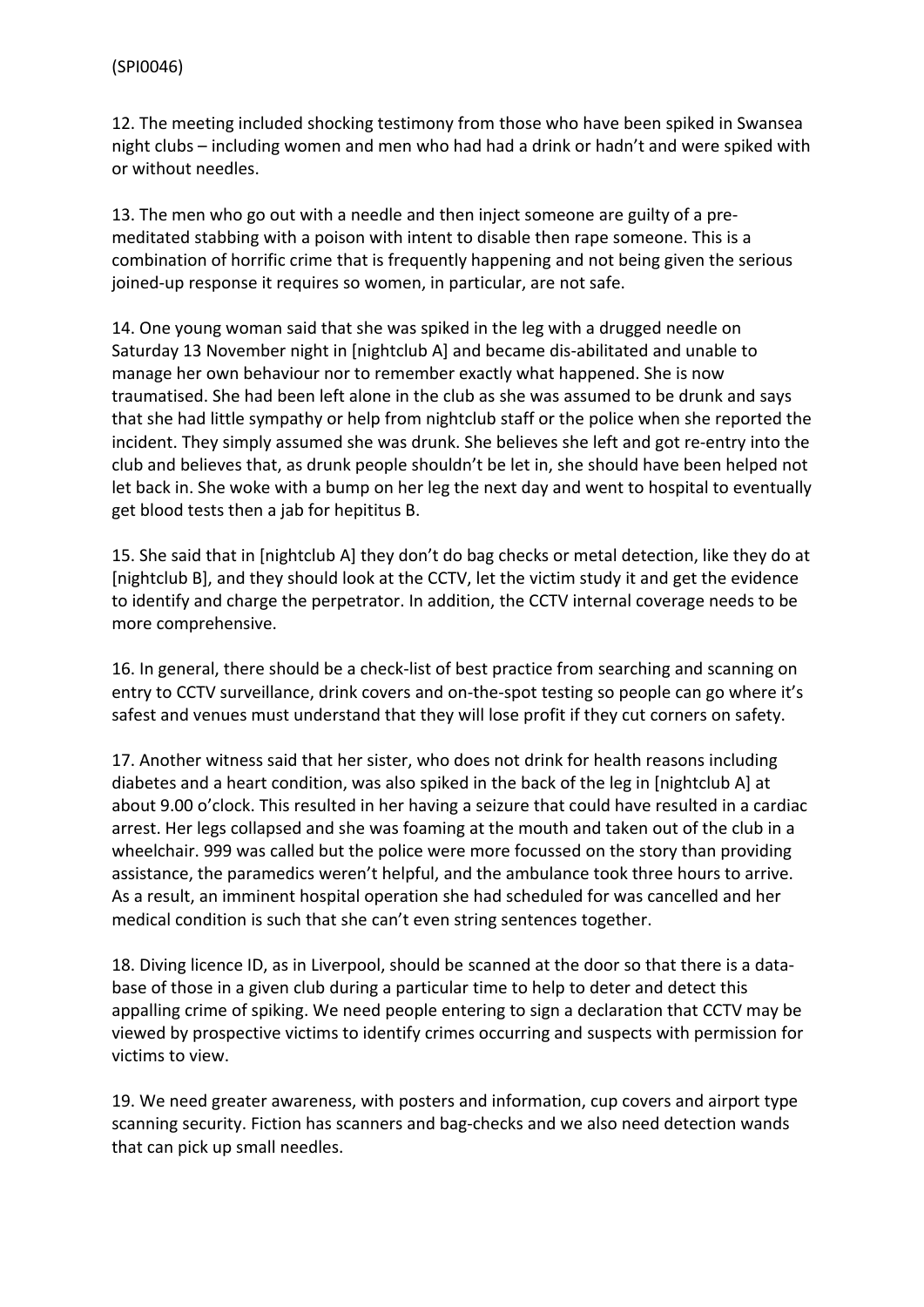20. A student union representative said that such spiking incidents were prevalent on student nights and that the police, licensing authority and health board should be more joined up and enable the university to provide better guidance. In November she said that there have been 50 incidents of students whose drinks have been spiked reported plus 20 to 30 injection cases in the past few weeks alone. These include at [nightclubs A, B, C and D].

21. A male student at a society event at [nightclub C] had a couple of drinks then suddenly felt awful so called his girlfriend to pick him up but when she arrived he didn't answer his phone and she found him semi-conscious on the pavement. She managed to get him home in the car and called A&E who said an ambulance would take a few hours so he was lifted into the car and taken to A&E. However, A&E was dismissive believing him to be drunk and sent him home when he had stabilised.

22. Spiking is a growing crime and it's important that the venues raise their game, the police take it with utmost seriousness - not saying to victims 'do you want this reported?' having been stabbed drugged and potentially raped - and that, despite the undeniable pressure our NHS is under, that victims are treated with the care and attention they deserve.

23. I have been meeting with the police who had claimed this was more perception than reality, together with the health authority and local authority to work together to drive out abuse and to lift detection and punishment of this appalling crime. The non-reporting or action by the police on the "she's probably drunk" assumption is a cultural and operational deficiency that needs correction and explains the gulf between police understanding and assumptions.

24. In Swansea the student community has lost confidence in the police and have started a self-help facebook group to get women back safely by night when it is contacted.

25. Sadly, this weekend there will be further victims of spiking in Swansea and we must all work together to combat it.

26. I will join the Reclaim the Streets March on Thursday 25<sup>th</sup> at 5.00 outside the Potters Wheel and speak in Castle Square Swansea afterwards.

Spiking Protest

27. I joined forces with students in protest outside Swansea [nightclubs A, B and C] against the wave of spiking in drinks and via needles that is reported from their premises.

28. We need better scanning, searches, CCTV, testing, protection and arrest of perpetrators who spike young women with intent to rape them in Swansea.

29. The police need to up game as there are reports of people debilitated after being spiked with drugs who are dismissed by the police as 'just drunk' when seeking help and protection. These women have been rendered highly vulnerable by misogynistic criminals who are out to rape them.